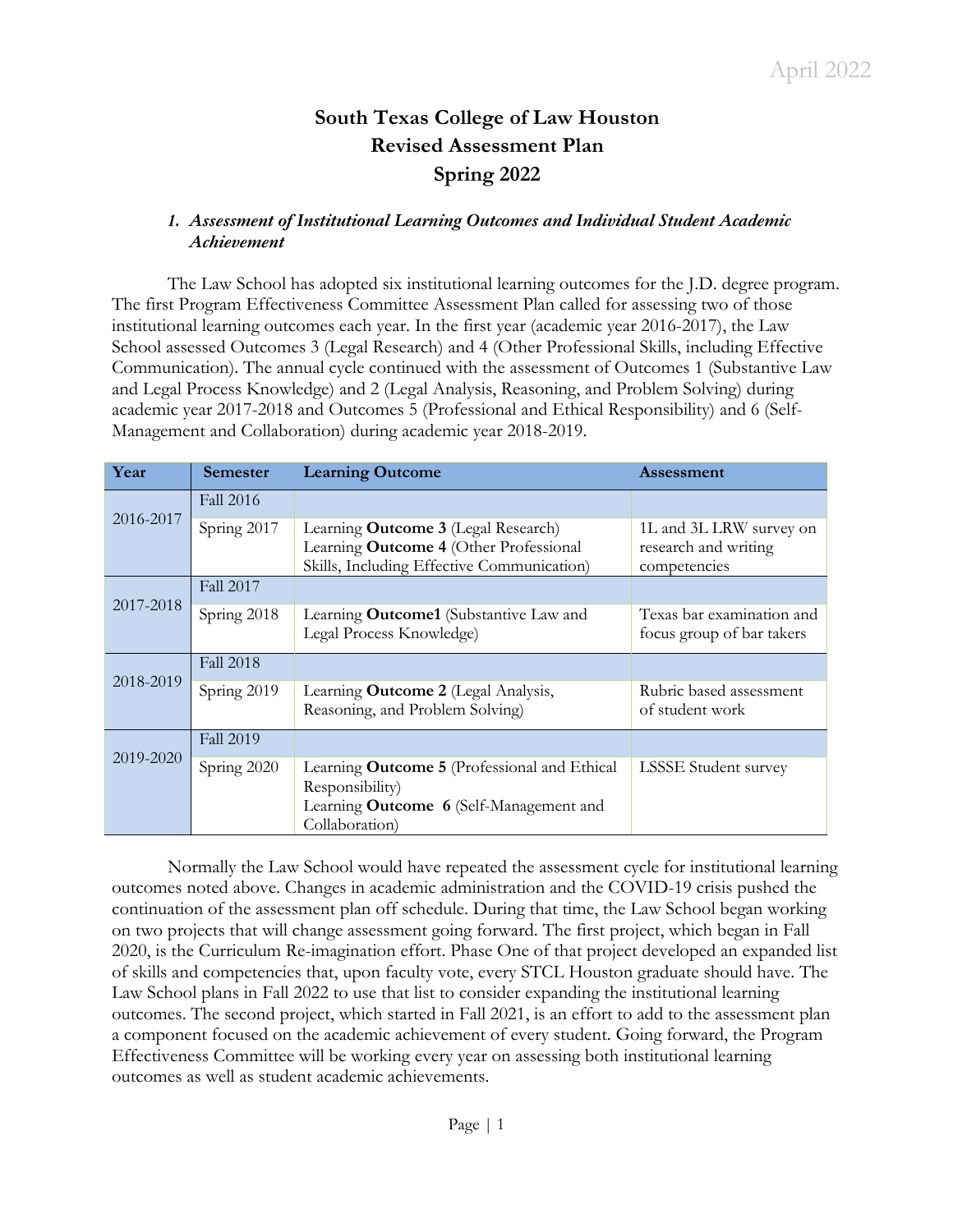## **2.** *Assessment Measures***.**

The Law School's original approach to creating an assessment plan called for focusing on two measures of student achievement – one direct measure and one indirect measure. Going forward, the Law School will continue the same approach.

### a. Direct Measures.

- (i) Texas UBE. The Texas Board of Law Examiners (BLE) provides to in-state law schools a fair amount of detailed information concerning each school's individual performance by graduates on the Texas UBE. The Law School's Office of Assessment and Research has performed a detailed analysis of the data provided by the BLE and will continue to do so. Some of that data is directly relevant to the Law School's learning outcomes, so analysis of the data relating to the graduates' performance on the Texas UBE will be incorporated as appropriate into the Law School's annual assessment.
- (ii) Sample Student Work. In addition, the Law School's assessment plan calls for employing one additional direct measure of student achievement. Most often, this measure will require the examination and analysis of some sample of student work, completed at the appropriate juncture in the students' course of study, to identify the strengths and weaknesses of students as a group (e.g., 1L students). The assessment plan as used up until Spring 2022 contemplates that members of the faculty will perform this review of student work. The Committee endorses for future evaluations the use of outside assessors.

#### b. Indirect Measures.

- (i) Student self-assessment of knowledge and skills. In Fall 2021, the Law School introduced in a new assessment method to evaluate students' changes in knowledge and skills. This method requires each student to assess their learning progress by retrospectively rating their level of knowledge and/or skills before and after taking a course. The rating uses the learning objectives adopted by professors for each course and is incorporated in every online course evaluation.
- (ii) Student Surveys and/or Focus Groups. The Law School's assessment plan contemplates that annual assessments may also include conducting student surveys and/or student focus groups of graduating students directed toward determining how well students believe they have achieved the Law School's institutional learning outcomes, the particular aspects of their legal education they found most beneficial, and why and how the Law School could help them learn more effectively.
- (iii) Alumni Surveys. When the initial Assessment Plan started, the Program Effectiveness Committee believed that it would be useful to track graduates' views about their legal education beyond graduation and to compare the views of each graduating class at successive intervals – at graduation, after a year of law practice, and after several years of law practice. The current Program Effectiveness Committee endorses that position and expects to begin using alumni surveys beginning in 2022-2023. The Program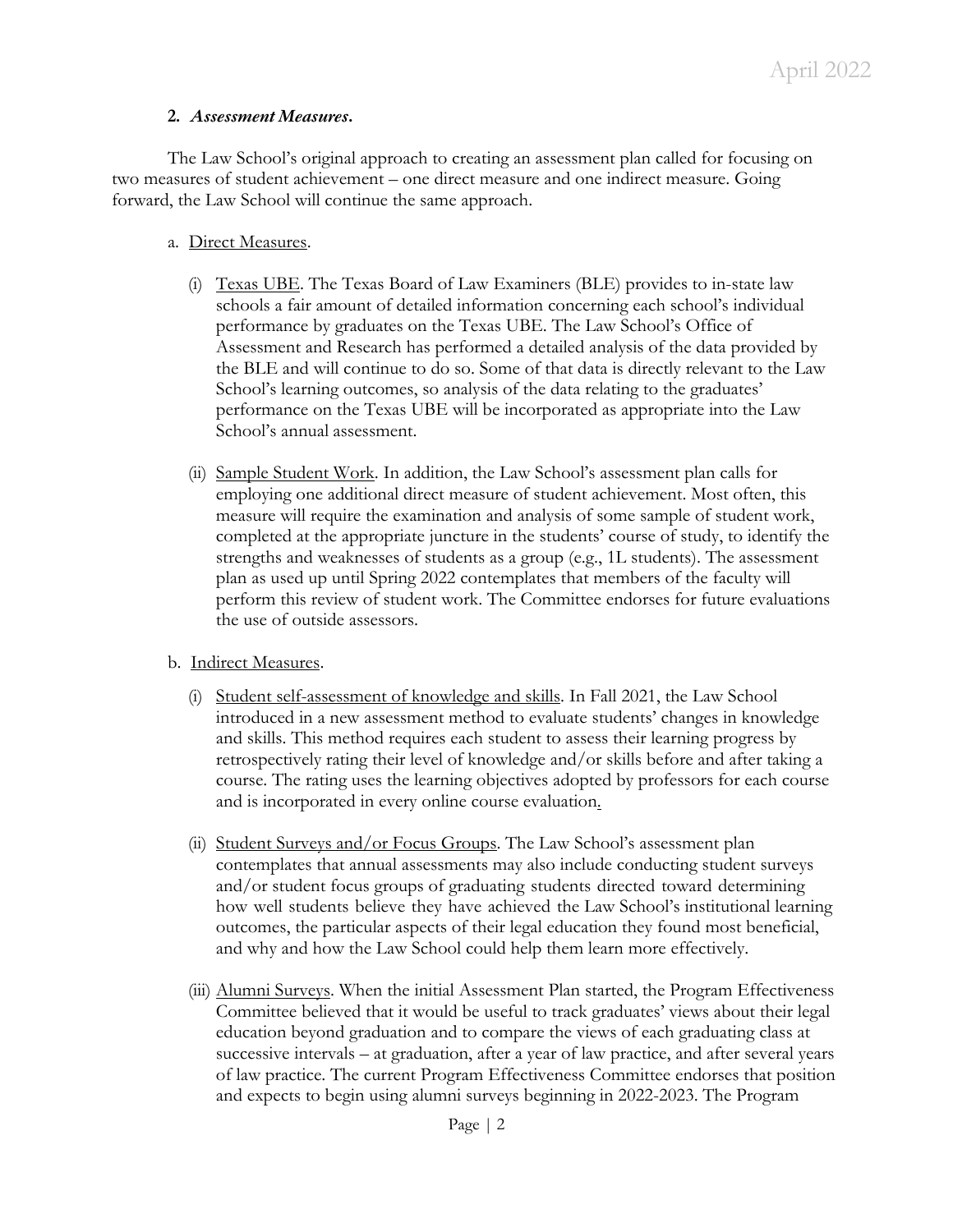Effectiveness Committee will coordinate with Institutional Advancement and with Career Services concerning such alumni surveys.

#### *3. Annual Assessment Meeting and Notification to Faculty Committees*

The Law School's Assessment Plan calls for faculty meetings during which the faculty reviews the data produced by the assessment efforts, discusses one or more action items to improve student, and responsibility for following up on the action item or items. In November 2019, the Program Effectiveness Committee reported on the assessment cycle and took guidance. The Program Effectiveness Committee recognizes that an annual meeting is preferable for oversight of the assessment plan going forward.

The Program Effectiveness Committee will determine which faculty committees should receive its annual report prior to the Annual Assessment Meeting. The Committee will follow up with the selected committees on their suggestions regarding the assessment plan

#### *4. First Cycle of the Assessment Plan.*

In Spring 2017, the assessment of research skills (Learning Outcome 3) and communication skills (Learning Outcome 4) was conducted using a survey of 1L, second semester students and 3L students in their last semester. Each group was asked the same set of questions about their selfperceived research and writing competencies. The results were sent to a work group of Legal Research and Writing faculty to analyze and suggest potential changes to the program; a report was created and then sent to the Curriculum Committee.

In Spring 2018, bar results data and a focus group assessment of students who passed the bar after having previously failed were used to evaluate Learning Outcome 1 (Substantive Law and Legal Process Knowledge). The Program Effectiveness Committee asked the Teacher Development Committee to examine several issues that were raised and distributed to all faculty via email a report of the focus group assessment.

In Spring 2019, a direct assessment of final exam essays of both 1L and upper level students was conducted to assess Outcome 2 (Legal Analysis). Results of the assessment were distributed to all faculty and discussed the results at the October 2019 faculty meeting.

In Spring 2020, the Program Effectiveness Committee decided to use the LSSSE survey to assess Learning Outcome 5 (Professional and Ethical Responsibility) and Learning Outcome 6 (Self-Management and Collaboration). A list of LSSSE questions matching Learning Outcomes 5 and 6 were identified and used to compare results with other schools and over time at STCL Houston.

#### *5. Second Cycle of the Assessment Plan*

In 2021-2022 the Program Effectiveness Committee begin the second cycle of the assessment plan. This second cycle contains the additional assessment measures discussed earlier.

a. Institutional Learning Outcomes. The Program Effectiveness Committee fixed on assessment of Learning Outcome 3 (Legal Research) and Learning Outcome 4 (for this year Effective